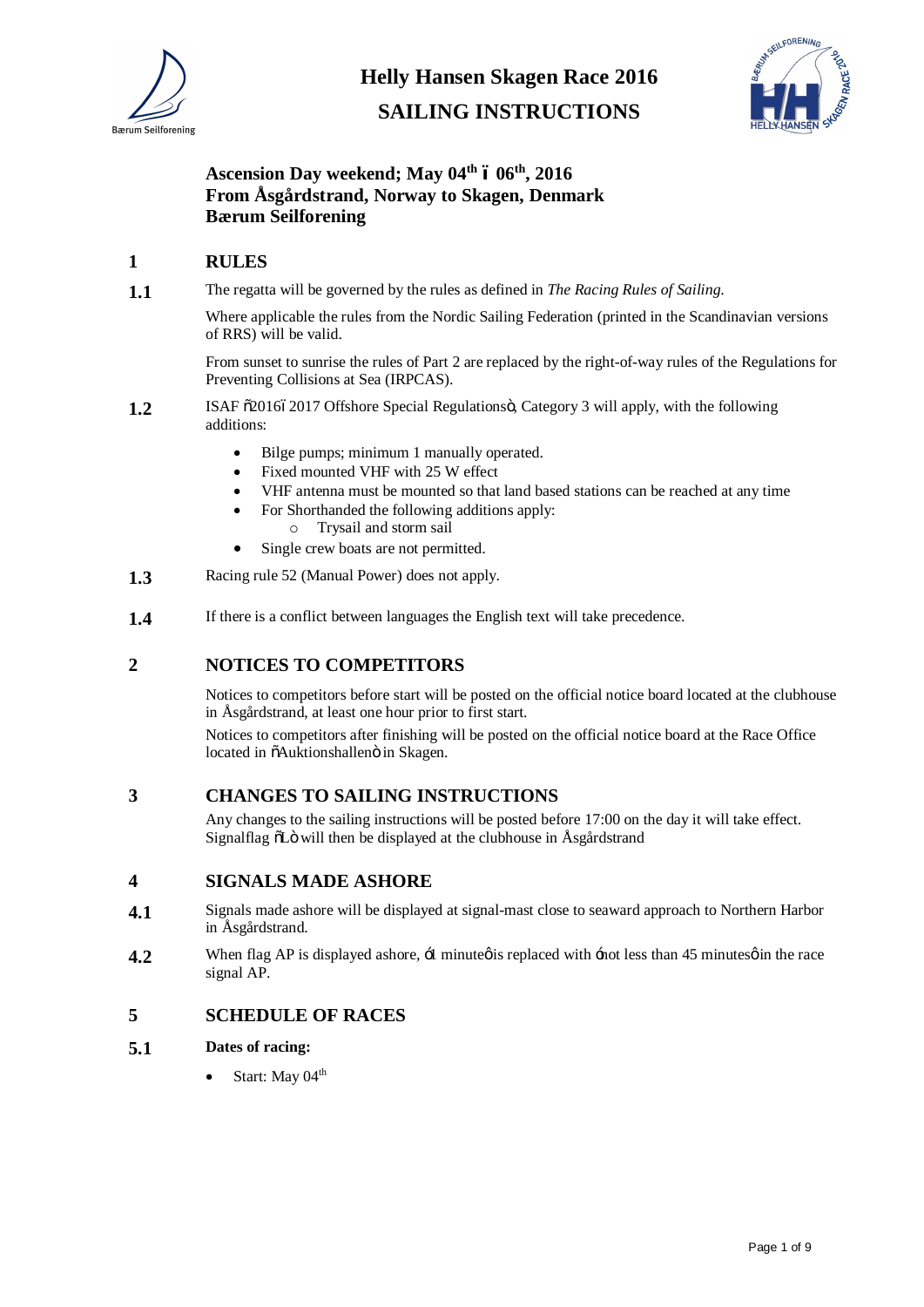

# SEILFORENING

# **SAILING INSTRUCTIONS**

#### **5.2 The scheduled time of the warning signal for**

- Shorthand classes: 18:50
- Other classes: 19:50
- · Division of classes and scheduled starting times will be posted on www.SEILmagasinet.no before the first registration day.

## **5.3 Classes**

#### **5.3.1** Touring

Boats without valid measurement certificate sail in Touring class. Race Committee changes from NOR Rating or ORC to Touring due to invalid measurement certificates are final and not ground for redress. This changes Rules 60.1 (b).

All boats in Touring must sail without spinnaker, and just one headsail (max 150% J) connected to the forestay at any time.

**5.3.2** NOR Rating with or without spinnaker

Boats sailing according to the NOR Rating-system will be placed in classes based on measurement rating, at the Race Committee is discretion.

#### **5.3.3** Shorthanded NOR Rating.

Boats with a crew of 2 sailors must sail as  $\delta$ Shorthanded NOR Rating $\delta$ . Boats sailing according to the NOR Rating-system will be placed in classes based on measurement rating at the Race Committeees discretion.

#### **6 CLASS FLAGS**

Class flags will be posted together with division of classes on www.SEILmagasinet.no before the first registration day.

All boats shall display class flag in the backstay.

# **7 RACING AREAS**

Attachment A shows the course.

### **8 THE START**

**8.1** Races will be started as follows:

| <b>Signal</b>   | Flag                     | Sound        | Minutes before staring signal |
|-----------------|--------------------------|--------------|-------------------------------|
| Warning         | Class flag               | sound        |                               |
| Preparatory     |                          | sound        |                               |
| One-minute      | Preparatory flag removed | 1 long sound |                               |
| <b>Starting</b> | Class flag removed       | sound        |                               |

The warning signal for each succeeding class shall be made with or after the starting signal of the preceding class

This changes rule 26.

**8.2** The starting line will be between the Race Committee signal boat, outside Åsgårdstrand Harbor, displaying orange flag at the starboard end and a red HH bouy at the port end.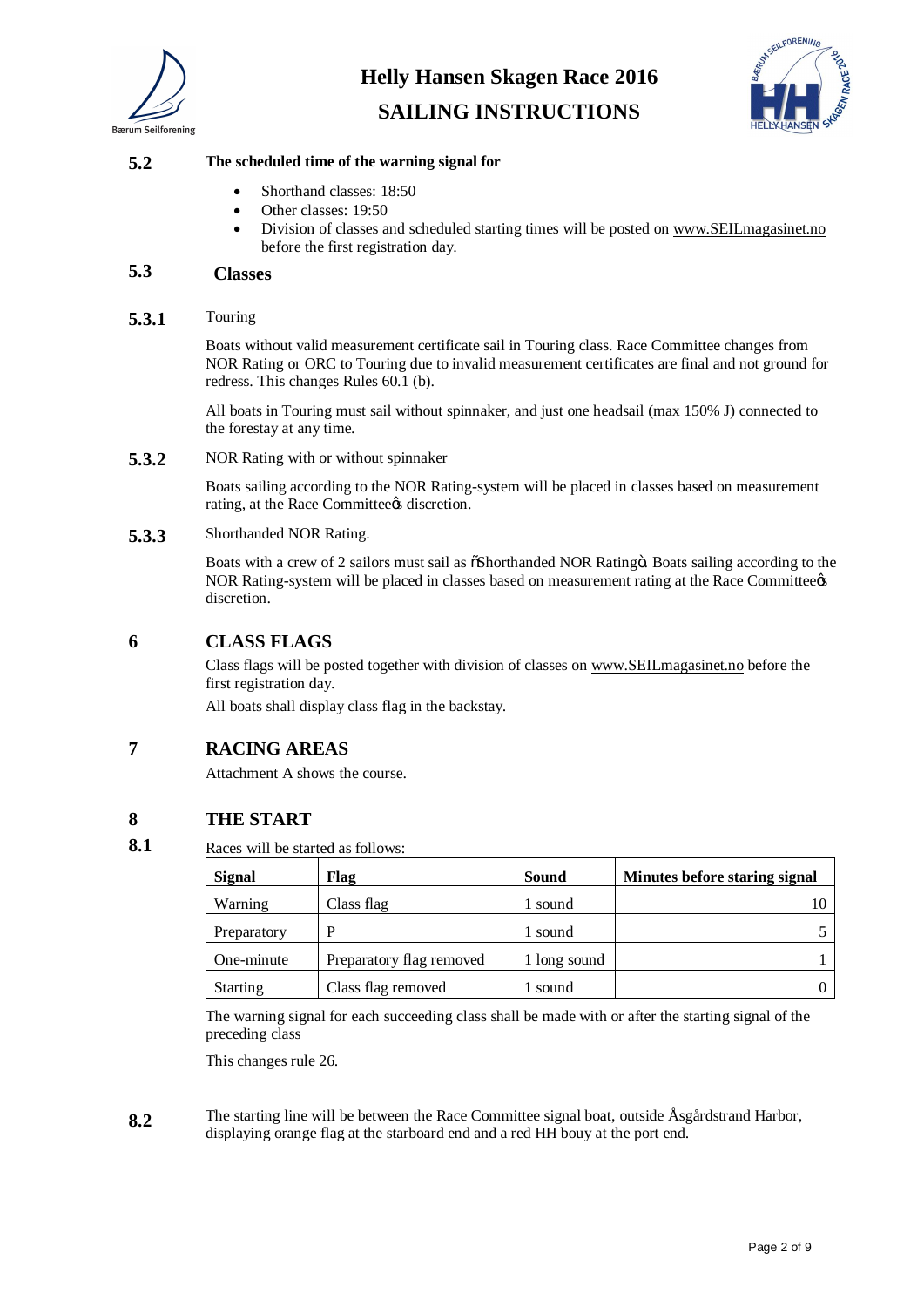



**SAILING INSTRUCTIONS**

- **8.3** No boats shall enter the starting area before warning signal. Boats waiting for warning signal shall remain in the designated waiting area. See Attachment B.
- **8.4** A boat starting later than 15 minutes after the last starting signal will be scored DNS (Did Not Start). This changes rule A4

# **9 THE COURSE**

**9.1** The course shall be sailed as follows:

Start from Åsgårdstand

- 1. Slagentangen floating boy,
- 2. Skålholmen light house, 3. Brofjordens Angörning,
- 4. East mark N  $57^{\circ}43,867\phi$ / E  $10^{\circ}42,320\phi$
- checkpoint 1, 2, 3 and 4 shall be left, on your starboard side
- Finish line outside the breakwater before the entry gate to Skagen harbor

No boats are permitted west of E  $10^{\circ}25.0\%$  after passing Brofjordens Angörning

See course diagram in Attachment 1. The approximate course length will be 110 nm.

Course will not be shortened. This changes rule 32.

**9.2** Legs of the course will not be changed after the preparatory signal. This changes rule 33.

### **10 REPORTING POINTS**

No mark boats will be used. A missing or damaged mark will not be ground for redress. This changes rule 60.1 (b)

Racing boats shall complete Self Declaration Race Report. When passing each listed mark date, time, boats ahead and astern shall be registered (if possible).

Racing boats shall also transmit blind on VHF channel 72 sail-number, boat name and passing time when passing

- Skålholmen at Väderöerna
- · Brofjordens Angöring

### **11 THE FINISH**

Before and after passing finish line racing boats shall listen to VHF channel 72, for possible messages from the Race Committee. The Race Committee will only confirm that they have received the VHF message that a boat has reported their crossing of the finish line and their sail number and nothing more pertaining to the race.

- **11.1** The finishing line will be between flag pole ashore displaying HH-flag outside  $\delta$ Engelsviken Canningö and red HH buoy at port side. Race Committee will try to add a white flashing light to the buoy.
- **11.2** Boats passing finish line at night shall show sail-number using flash light and if necessary adjust sail accordingly.
- **11.3** Official finish time is registered by the Race Committee ashore.
- **11.4** If the Race Committee is absent when a boat finishes, she must report her finishing time, her position in relation to nearby boats, to the Race Committee at the first reasonable opportunity.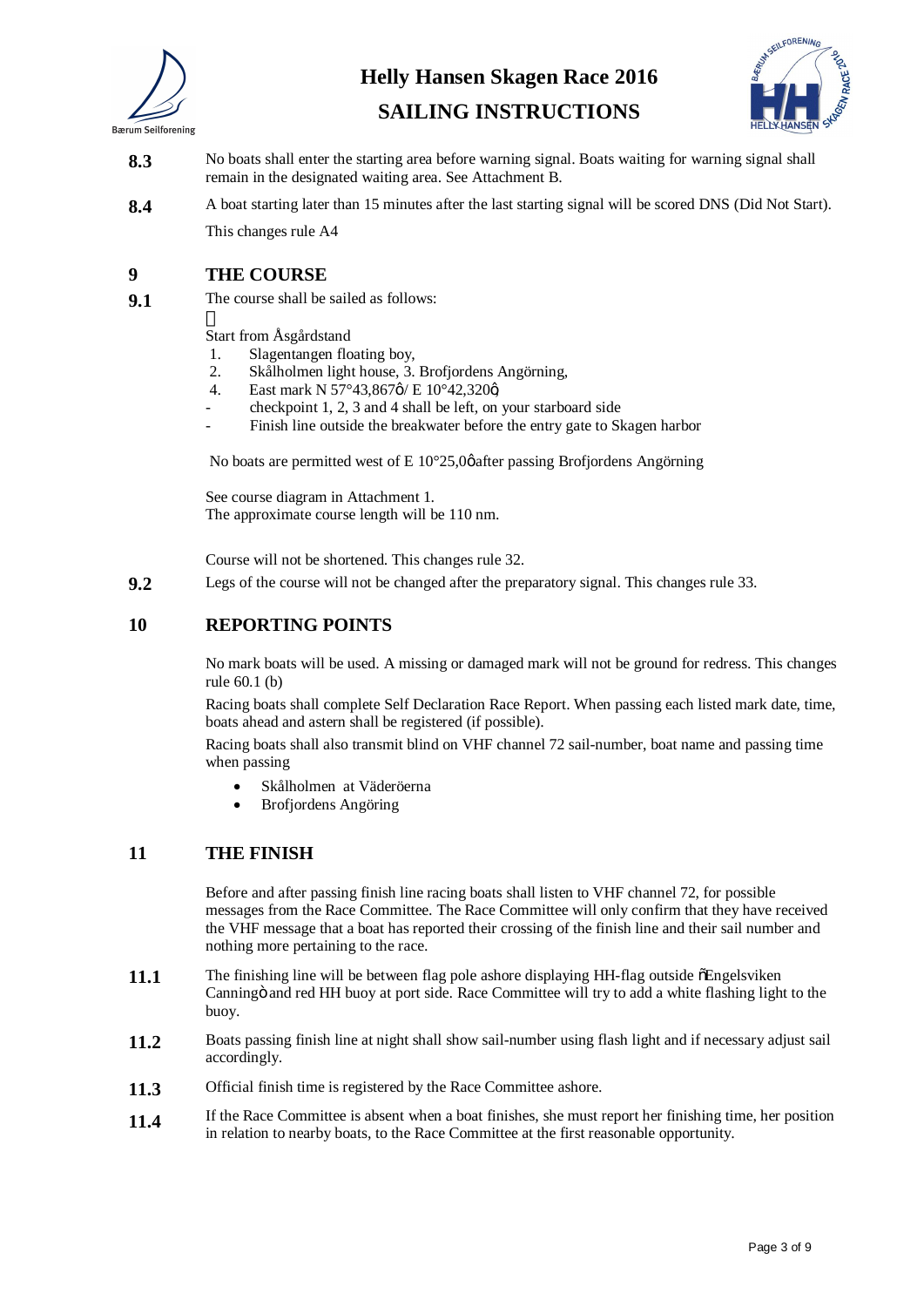



**SAILING INSTRUCTIONS**

11.5 Participating boats shall berth according to instructions from the Race Committee members or Skagen Harbor crew.

See Attachment C for Satellite photo with detailed instructions.

**11.6** Completed and signed Self Declaration Race Report and Self Declaration Safety Form must be delivered at the Race Committee Office in Skagen no later than 180 minutes after crossing the finishing line.

## **12 PENALTY SYSTEM**

**12.1** The penalties are as follows:

| <b>OCS</b>                                                                                                        | 3% penalty breaking Rule 29.1         |
|-------------------------------------------------------------------------------------------------------------------|---------------------------------------|
| Identification on sails                                                                                           | 5% penalty breaking Rule 77           |
| Use of engine (except as indicated below)                                                                         | 3 % penalty                           |
| Reported use of engine for battery charging, without forward<br>trust                                             | No penalty                            |
| Reported use of engine to give way for commercial vessels                                                         | No penalty                            |
| Lack of electrical power to use VHF and navigation lights                                                         | DSQ this changes R.R. App.A.5         |
| Deviation between singed Self Declaration Safety Form and<br>safety inspection reports, before or after the race. | 1 6 3 % penalty or DSQ                |
| Too late delivery of Self Declaration Race Report after finishing                                                 | 5% penalty                            |
| No delivery of Self Declaration Race Report                                                                       | <b>DNF</b>                            |
| Sailing west of E 10 $^{\circ}$ 25.0 $\phi$ after passing of Brofjordens<br>Angörning                             | DSQ This changes<br>$R.R.$ App. $A.5$ |
| Ignoring docking instructions as defined in S.I. 11.5                                                             | 1 6 3% penalty or DSQ                 |

- **12.2** For all classes rules 44.1 and 44.2 are changed so that only a one turn penalty, including one tack and one gybe, is required.
- 12.3 Boats refusing to show up at safety inspection, or where the equipment is not in accordance with safety rules may be refused to start, or penalized with a 1 6 3 % penalty or DSQ.
- 12.4 The Protest Committee reserves the right to give a penalty without hearing for any breach reported in Self Declaration Race Report. This changes the Rules in Part 5.

### **13 TIME LIMITS**

Time limits are as follows:

| Class       | Time limit                 |
|-------------|----------------------------|
| All classes | Friday May 15th, 12:00 CET |

### **14 PROTESTS AND REQUESTS FOR REDRESS**

- 14.1 Protest forms are available at the Race Office. Protests shall be delivered there within the protest time limit.
- 14.2 For each boat, the protest time limit is 120 minutes after the boat has crossed the finishing line.
- 14.3 Notices will be posted at the Race Office in Skagen to inform competitors of hearings in which they are parties or named as witnesses. The Race Committee will try to call the skipper by mobile phone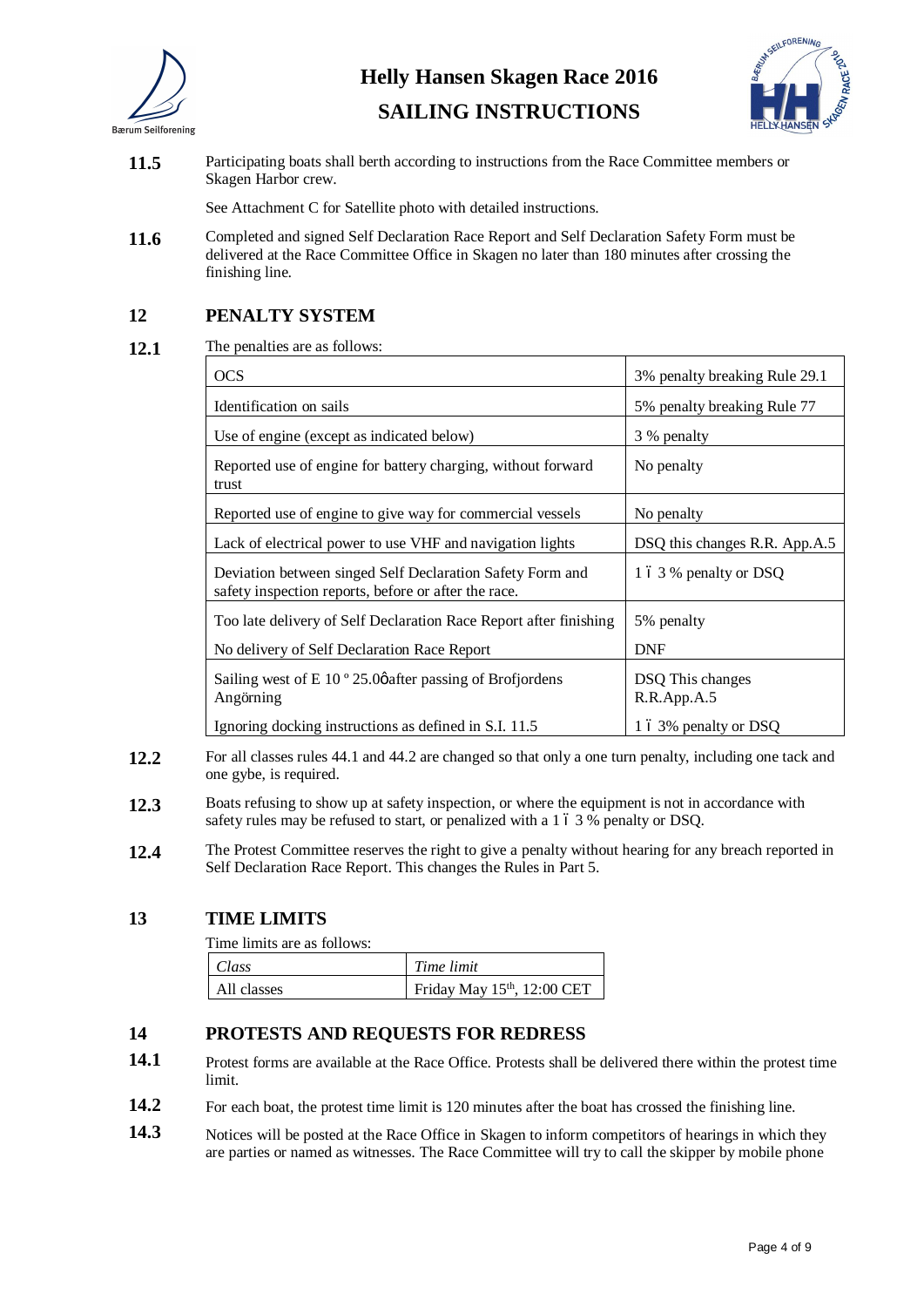



**SAILING INSTRUCTIONS**

to inform when to meet for a hearing. Hearings will be held in the jury room, located at  $\delta$ Pakhusetö, meeting room on the  $1<sup>st</sup>$  floor.

#### 14.4 A request for reopening a hearing shall be delivered

- (a) within the protest time limit if the part requesting reopening was informed of the decision;
- (b) no later than 30 minutes after the part requesting reopening was informed of the decision.

This changes rule 66.

#### **15 SCORING**

The scoring systems are as follows:

- · Cruising classes; Elapsed sailing time (no time correction)
- · All NOR Rating classes; Corrected sailing time will be elapsed sailing time multiplied with the boats NOR Rating correction factor.
- ·

## **16 SAFETY REGULATIONS**

#### **A boat that retires from a race shall notify the Race Committee as soon as possible.**

| <b>Registered boats, not starting shall report this to</b>     |                    |
|----------------------------------------------------------------|--------------------|
| Race Committee in Åsgårdstrand; Anne-Grethe Sætrang            | $(+47)$ 958 51 399 |
| Race Officer: Christian Gundersen                              | $(+47)$ 920 44 448 |
| Boats retiring from the race, shall report this immediately to |                    |
| Race Committee in Skagen:                                      | $(+47)$ 917 86 842 |
| Race Officer: Christian Gundersen                              | 920 44 448         |

Boats outside mobile connection range must report retiring from the race using VHF costal radio reaching one of the phone numbers above. When reporting retiring, crewmembers must ensure that the Race Committee in Skagen has received the boat  $\alpha$  name and sail number.

*Boats not finishing or reporting retiring can be financial liable for SAR cost.*

### **17 REPLACEMENT OF CREW OR EQUIPMENT**

Substitution of competitors will not be allowed without submission of updated Crew list on the online registrations system at www.SEILmagasinet.no or a printed version to the Race Office in Åsgårdstrand.

### **18 EQUIPMENT AND MEASUREMENT CHECKS**

A boat or equipment may be inspected at any time for compliance with the class rules and sailing instructions.

### **19 OFFICIAL BOATS**

Official boats will be marked with Helly Hansen logos.

### **20 SUPPORT BOATS**

Team leaders, coaches and other support personnel shall stay outside areas where boats are racing from the time of the preparatory signal for the first class to start until all boats have finished or the Race Committee signals a postponement, general recall or abandonment.

### **21 PRESS**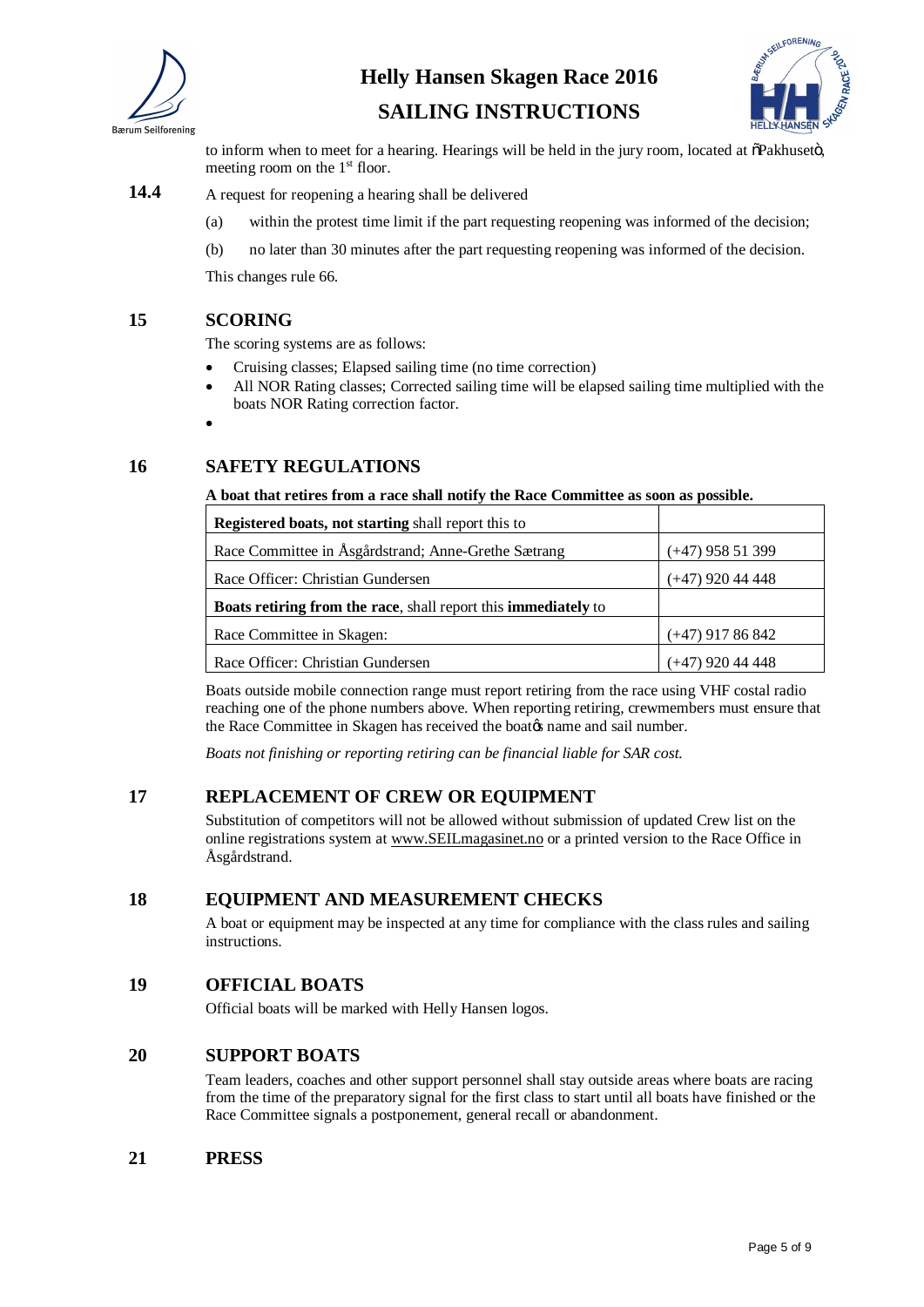



# **SAILING INSTRUCTIONS**

Event sponsors press crew can embark and disembark racing boats at any time. Any boats use of engine in this process will not be subject to penalties.

# **22 PRIZES**

Prize ceremony will take place in Skagen Harbor,  $\delta$ Auktionshallenö, Friday May 15<sup>th</sup>, approx. at 16:00

# **23 DISCLAIMER OF LIABILITY**

Competitors participate in the regatta entirely at their own risk. See rule 4, Decision to Race. The organizing authority will not accept any liability for material damage or personal injury or death sustained in conjunction with or prior to, during, or after the regatta.

## **24 INSURANCE**

Each participating boat shall be insured with valid third-party liability insurance.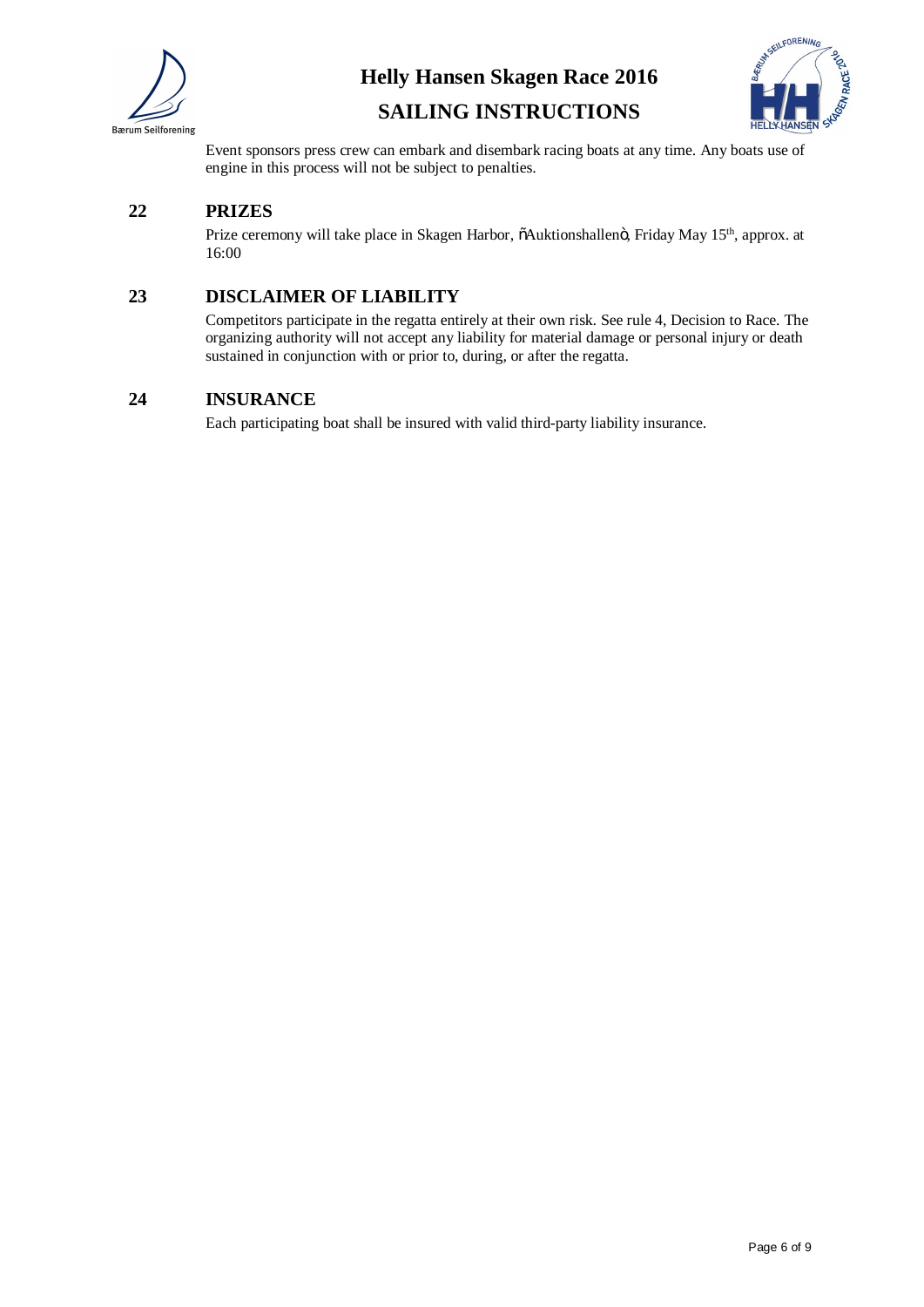

**Helly Hansen Skagen Race 2016 SAILING INSTRUCTIONS**



Course



Link to this map:

http://maps.google.no/maps/ms?ie=UTF8&hl=no&msa=0&msid=205832166540482221137.00049fc2879e8ebf c865f&ll=58.539595,10.557861&spn=2.093055,4.53186&z=8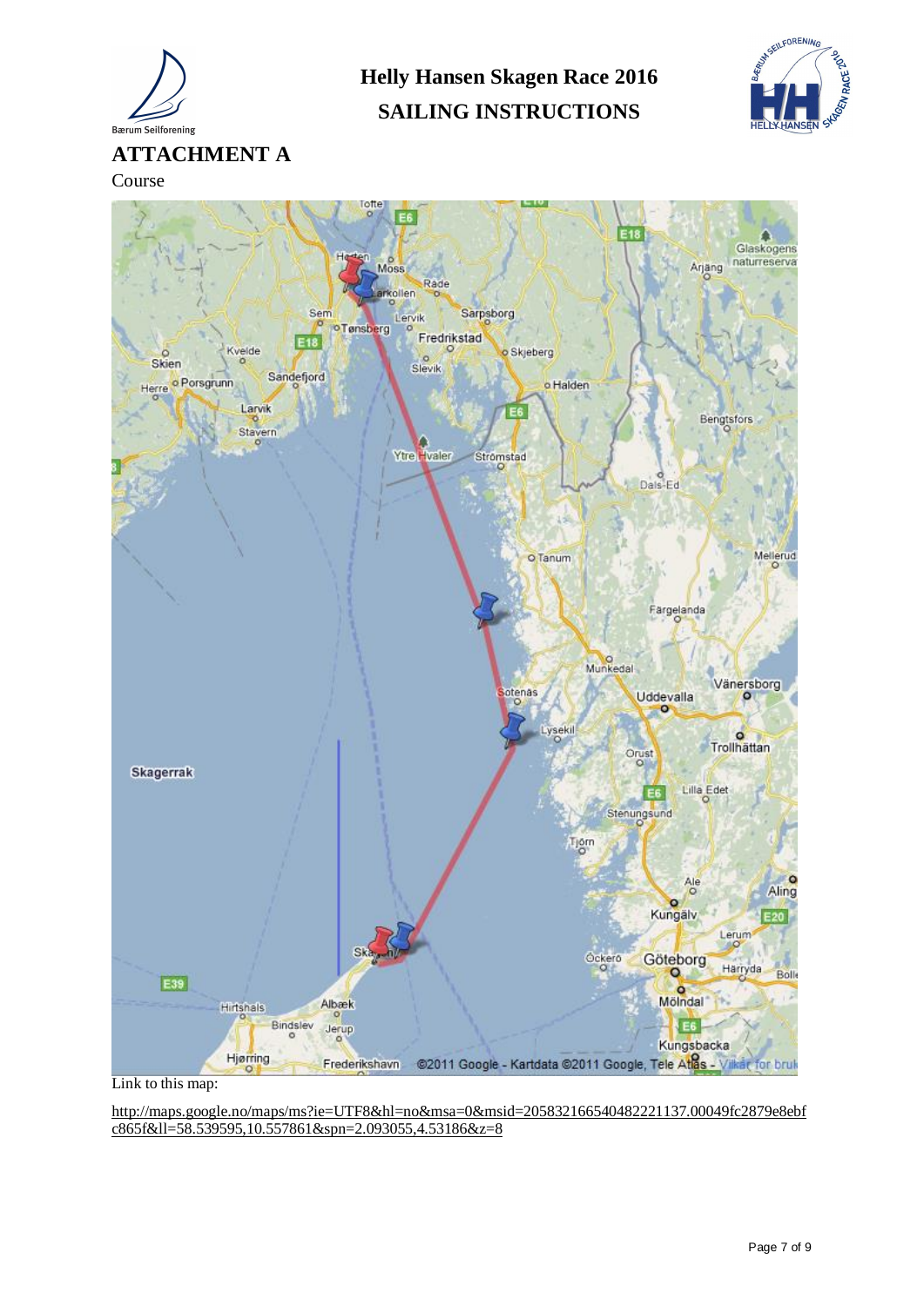

**SAILING INSTRUCTIONS**





Link to this satellite photo:

Gurst harbor Club house

http://maps.google.com/maps/ms?ie=UTF8&hl=en&msa=0&msid=205832166540482221137.00049fc2879e8eb fc865f&ll=59.353562,10.475721&spn=0.008761,0.021222&t=h&z=16